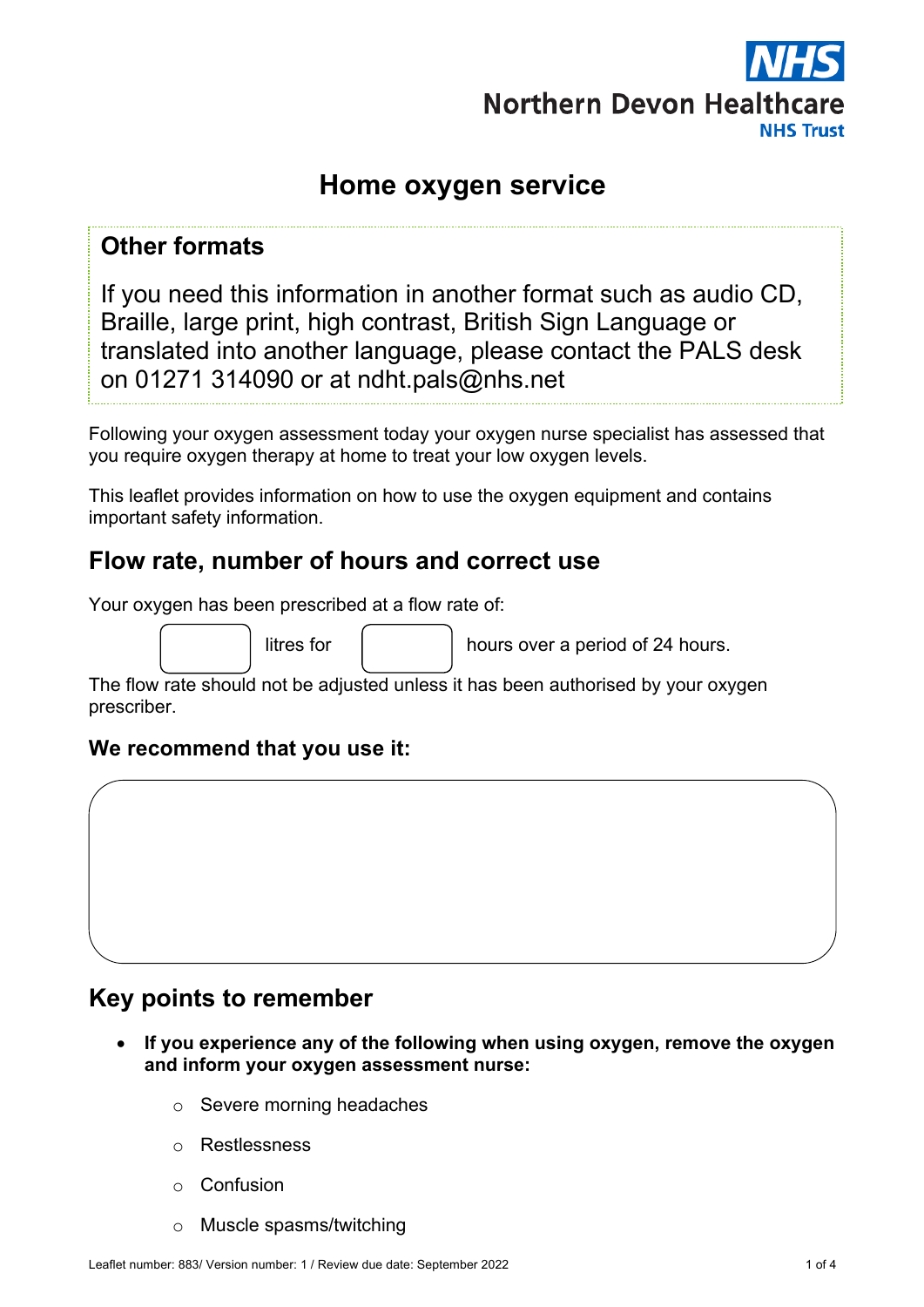- When you are using your oxygen, **do not** change your oxygen flow rate before speaking to your oxygen assessment nurse.
- Keep taking all your usual medication.
- Keep as active as possible − you do not need to sit next to the oxygen supply.
- If your nose becomes dry or sore, use only water-based gel to moisturise.
- If the tubing makes your ears sore, ear padding can be supplied by the oxygen company.

## **Oxygen equipment**

**Concentrator** 

- Produces oxygen from the room air − does not need to be replaced.
- Constant supply of oxygen − it will not run out.
- Easily switched ON / OFF.
- Some of the cost of the electricity use is reimbursed to you.
- Positioned to suit you and your accommodation.
- Tubing will be cut to a safe length to enable you to walk around the home wearing the oxygen equipment.



Large back-up cylinder

- The oxygen company will replace it as necessary
- This back-up cylinder is for use in the event of a power cut or breakdown of your concentrator **only**.
- The oxygen supplier will calibrate it to last for 8 hours on your current oxygen flow rate.

#### **Safety**

- Do not alter the flow rate − it may be harmful to your health.
- DO NOT SMOKE oxygen is highly flammable.
- Only use the tubing, masks / cannula supplied with the equipment you may not receive the correct amount of oxygen with other supplies.
- Be aware of the trip hazard of the oxygen tubing on the floor.
- The oxygen supplier will carry out a field risk assessment in your home when the equipment is installed and will advise you on safety issues.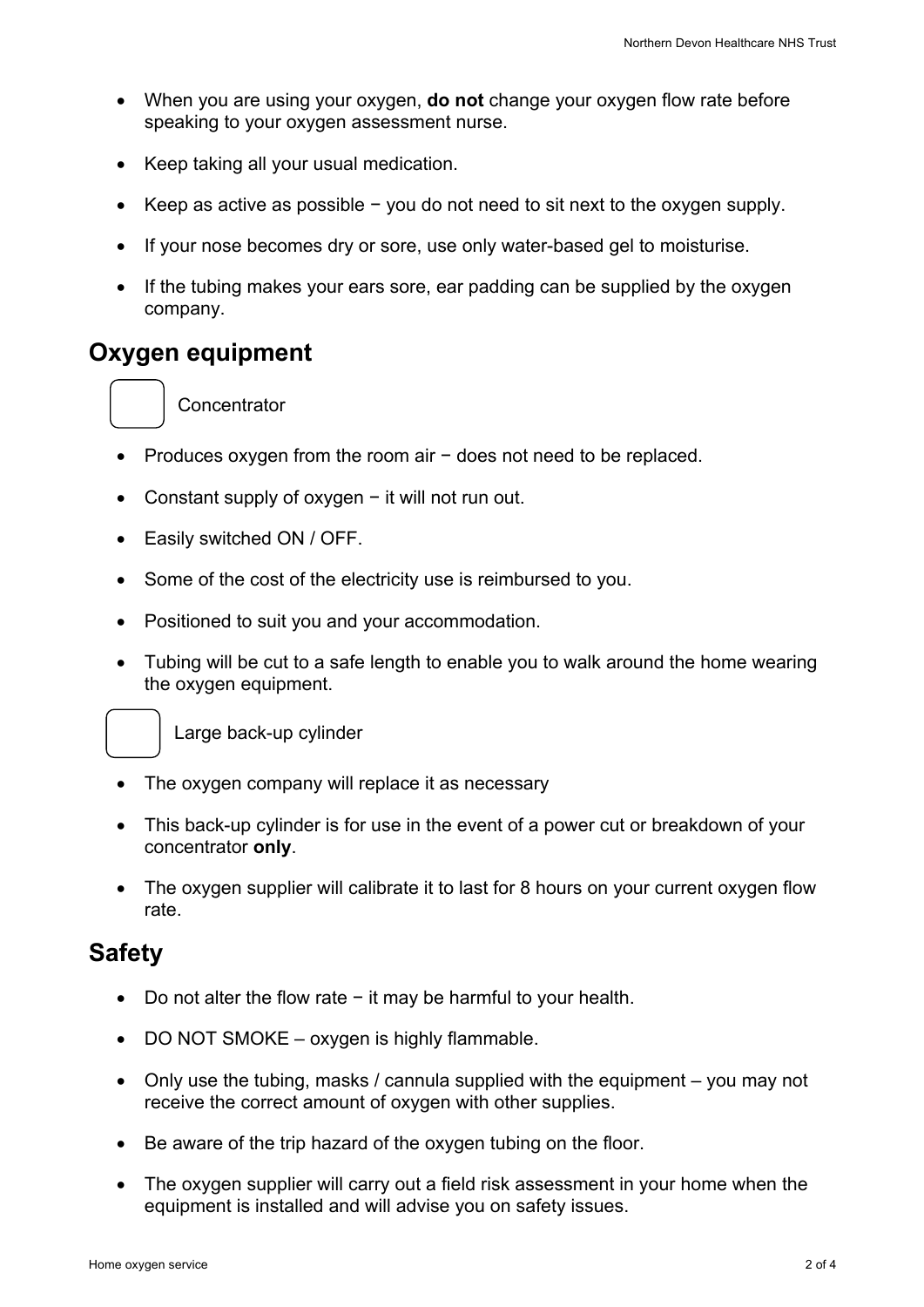## **You will be reviewed in:**

Weeks / months in the outpatient department.

# **Contact details**

You should always contact your GP if you are feeling unwell.

If you have problems with the oxygen equipment, please contact the oxygen supplier Air Liquid on the patient support line on **0808 143 9999** or email alhomecare.patientsupport@nhs.net

If you have any questions about your oxygen therapy that you would like to discuss, your oxygen assessment nurse can be contacted via the office number on **01271 337811**, Monday to Friday.

# **Further information**

British Lung Foundation patient support line: 03000 030 555 www.Blf.org.uk

For information on how to stop smoking, see your GP or practice nurse.

Alternatively, phone the Devon Stop Smoking Service on 01392 908139 or visit their website at www.smokefreedevon.org.uk

# **Holidays with oxygen**

Should you wish to go on holiday in the United Kingdom, the oxygen supplier will arrange a duplicate of your current equipment at your holiday destination. Please contact your oxygen supplier direct to discuss your holiday equipment requirements. Allow plenty of time for planning.

Air Liquid Tel: **0808 143 9999** Email: alhomecare.patientsupport@nhs.net

### **PALS**

The Patient Advice and Liaison Service (PALS) ensures that the NHS listens to patients, relatives, carers and friends, answers questions and resolves concerns as quickly as possible. If you have a query or concern call 01271 314090 or email ndht.pals@nhs.net. You can also visit the PALS and Information Centre in person at North Devon District Hospital, Barnstaple.